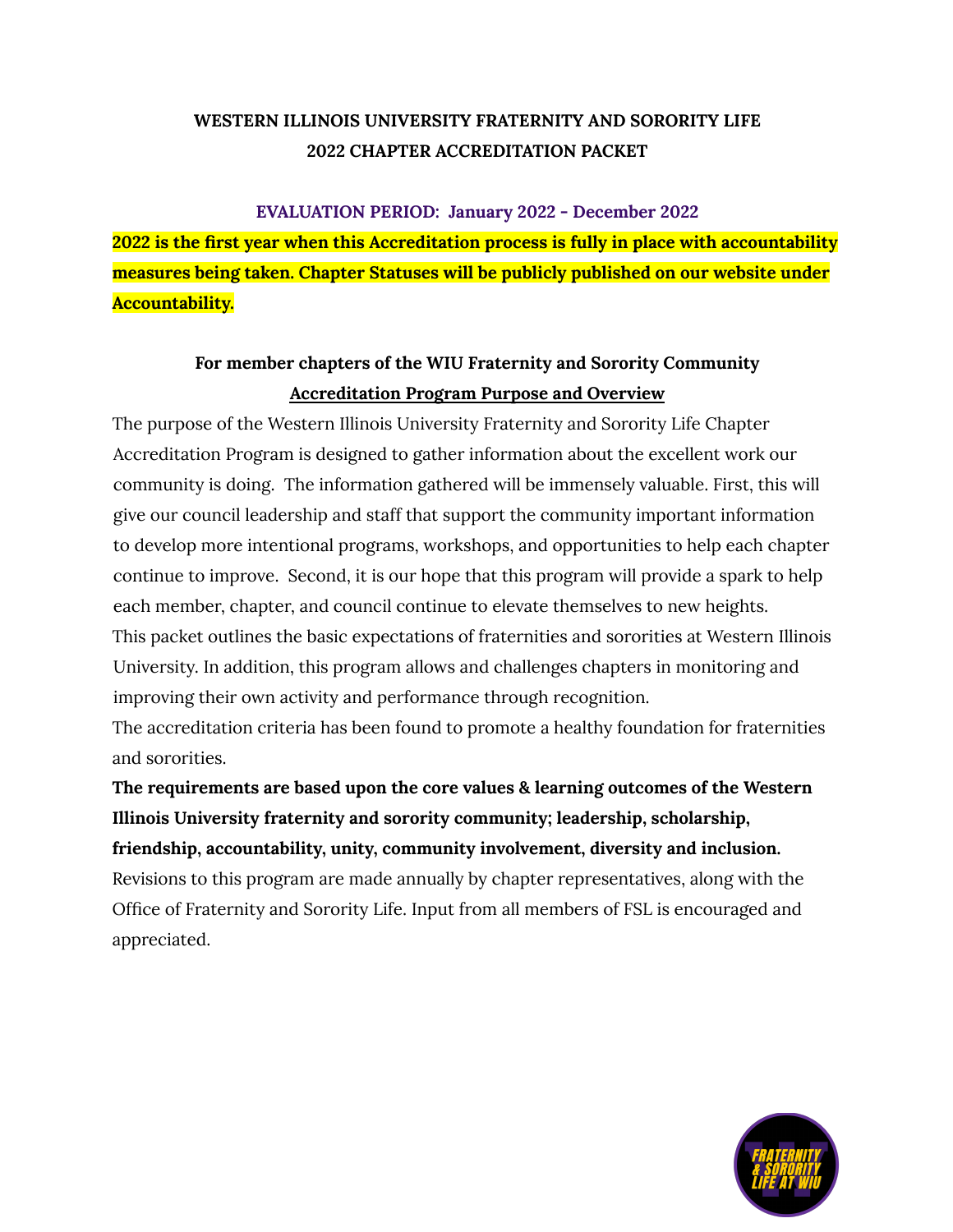#### **Community Values & Learning Outcomes:**

# **Leadership**

Fraternity and Sorority Life provides students with a wide variety of leadership opportunities. Members can participate within their chapter as an officer or on one of three governing councils, Interfraternity Council, Panhellenic Council, and United Greek Council. Our fraternities and sororities encourage active participation in leadership experiences within and outside of our community. We believe in leading by example through exemplifying the values upon which we were founded upon.

### **Scholarship**

Our community supports and believes in academic excellence. FSL and each chapter maintain grade point average (GPA) requirements for individuals looking to join and maintain membership. Additionally, in regard to housing releases for FSL chapters, chapters must achieve a semester GPA of 2.75 and members must receive a 2.5 cumulative GPA to be eligible. To assure continuing academic growth, chapters and councils provide scholastic assistance through various academic plans including study hours, tutoring, study groups specific to majors, and educational programming.

### **Community Service**

The opportunity to give is one of the most rewarding experiences in our community. We believe that it is a rewarding part of the human experience to work together to help others. By striving to raise awareness of social issues throughout the community, we make service a part of the way we live and part of who we are.

### **True Friendship**

Being a member of a fraternity or sorority creates deep bonds of friendship and loyalty that provide an individual with a sense of family throughout their lifetime. We believe that the true friendship associated with fraternity and sorority life moves beyond individual chapters and reaches out to include chapters from each council.

# **Accountability**

In our community, we believe we share a set of common values. We work together as peers and as a community to support each other and hold each other accountable according to University standards, council standards, and each chapter's standards and values. The

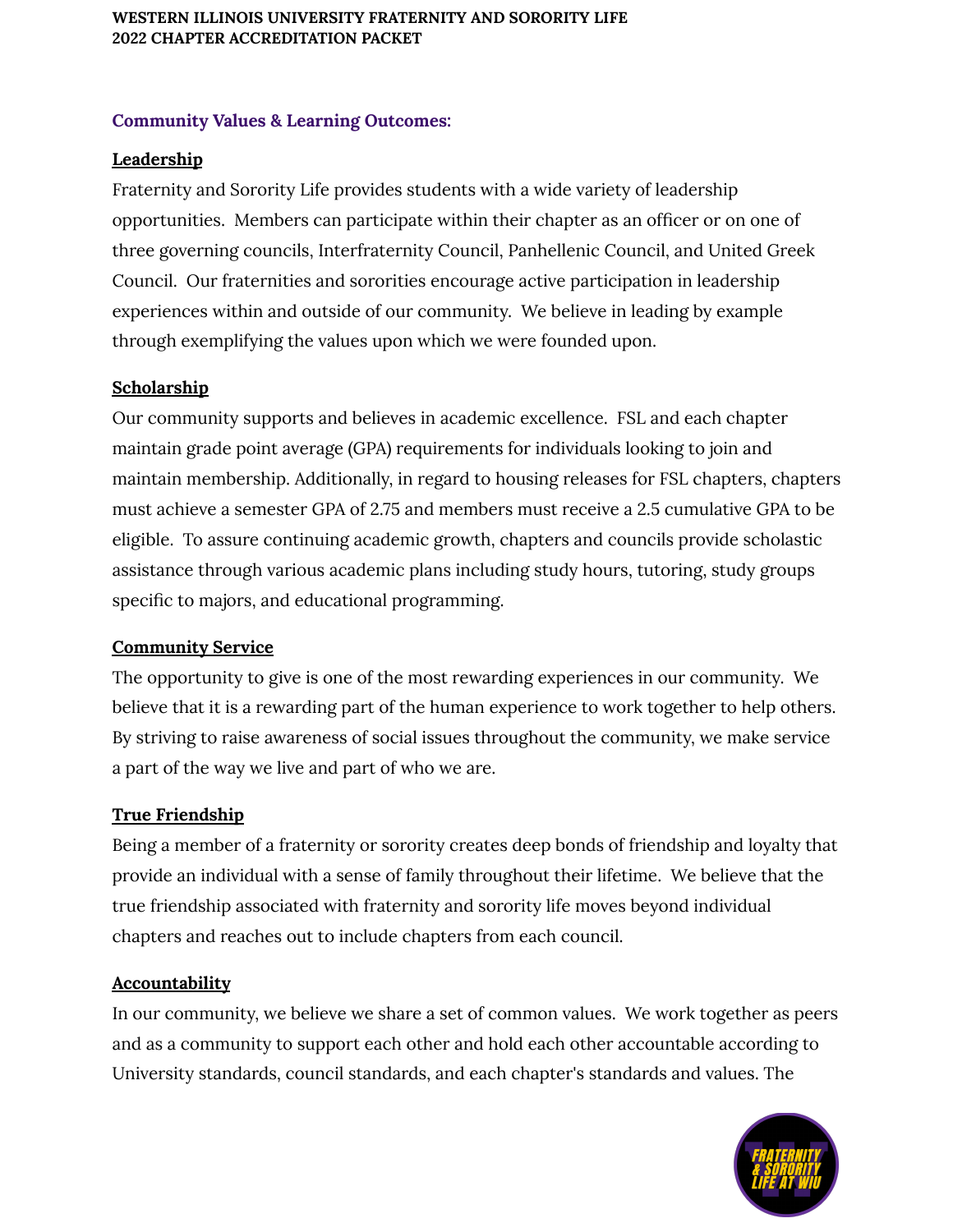members of the WIU fraternity and sorority community will be able to recognize what accountability means to themselves, their chapter, their council, and the greater community and apply it to their daily actions.

# **Unity**

The members of the WIU fraternity and sorority community will be able to articulate what Unity means to them and be able to integrate it into their daily actions, and chapter and council activities.

### **Diversity & Inclusion**

The members of the WIU fraternity and sorority community will be able to recognize the importance of a diverse fraternity and sorority community and work to create the inclusion and acceptance of all individuals into the community.

# **How do I complete the Chapter Accreditation process?**

- Almost all of your submissions can be uploaded to Google Drive in a folder that is shared with you. Each subfolder in the drive corresponds with each section on this document.
- Everything you need to do and submit has been outlined below. Read through this packet and submit the required items in the outlined places.
- This accreditation program is meant to be done throughout the calendar year. There are check-ins and collections of information at the end of the spring and fall semesters. **Do not wait until the end to complete this!**
	- **○ Best practice:** Have a chair or assign the process to an e-board position, in advance, so that person has the entire semester/year to collect & organize information for submission. This person does not need to be the Chapter President.
- Don't be afraid to reach out and ask questions as well as provide constructive feedback.

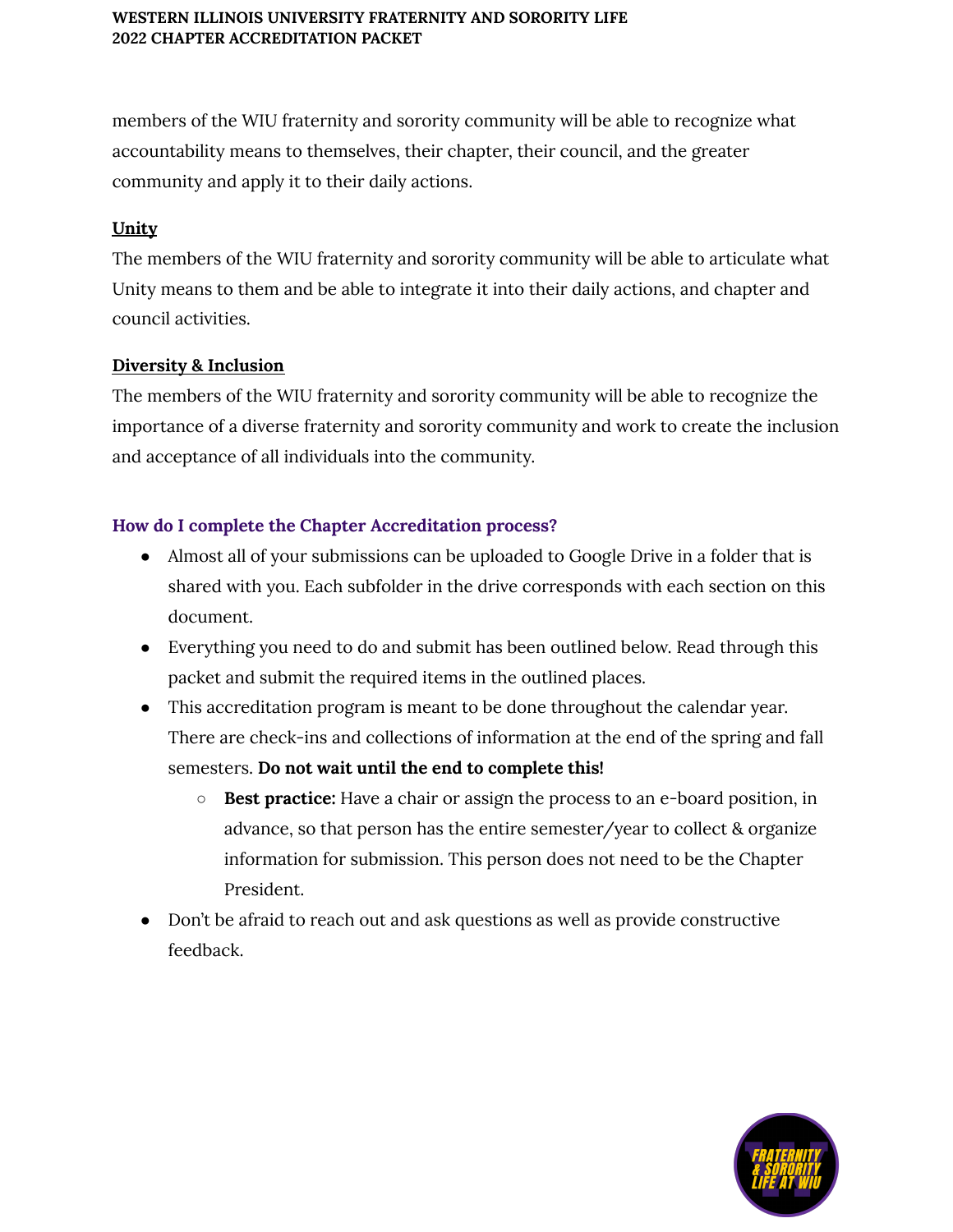# **Scoring Criterion**

The 2022 FSL Chapter Accreditation Scoring Criterion can be viewed [here.](https://docs.google.com/spreadsheets/d/1V5ZNtaOez7xJeD-BDKJVhP0G7gquQynst5uHUvA1pWE/edit?usp=sharing) Scoring is out of 100 points.

# **Chapter Status Definitions**

*All chapter accreditation statuses will be shared on the FSL Website*

### **"5 Star Chapter"**

- In order to achieve a chapter status of "5 Star Chapter", the chapter must score an 85% or higher on their submission.
- The chapter met goals in each of the components and has added value to the WIU fraternity and sorority community over the past year! The FSL Staff will look for the chapter to set goals that require them to stretch even further for continued success.
- The chapter will receive special recognition on social media, through University communication, and at any end-of-year award ceremonies.

### **"4 Star Chapter"**

- In order to achieve a chapter status of "4 Star Chapter", the chapter must score between 70% - 84.99% on their submission.
- "4 Star Chapters" chapters are those that have successfully met the requirements and are considered in "Good Standing" with the university. This means they will have access to University facilities and all privileges granted to chapters such as awards recognition. The FSL Staff will look for the chapter to set goals that require them to stretch even further for greater success.

### **"3 Star Chapter"**

- In order to achieve a chapter status of "3 Star Chapter", the chapter must score between 50% - 69.99% on their submission.
- "3 Star Chapters" chapters are those that have successfully met the requirements and are considered in "Good Standing" with the university. This means they will have access to University facilities and all privileges granted to chapters such as awards recognition. The FSL Staff will look for the chapter to set goals that require them to achieve greater success.

# **"2 Star Chapter"**

• Chapters who score less than 50% on their submission will receive a status of "2"

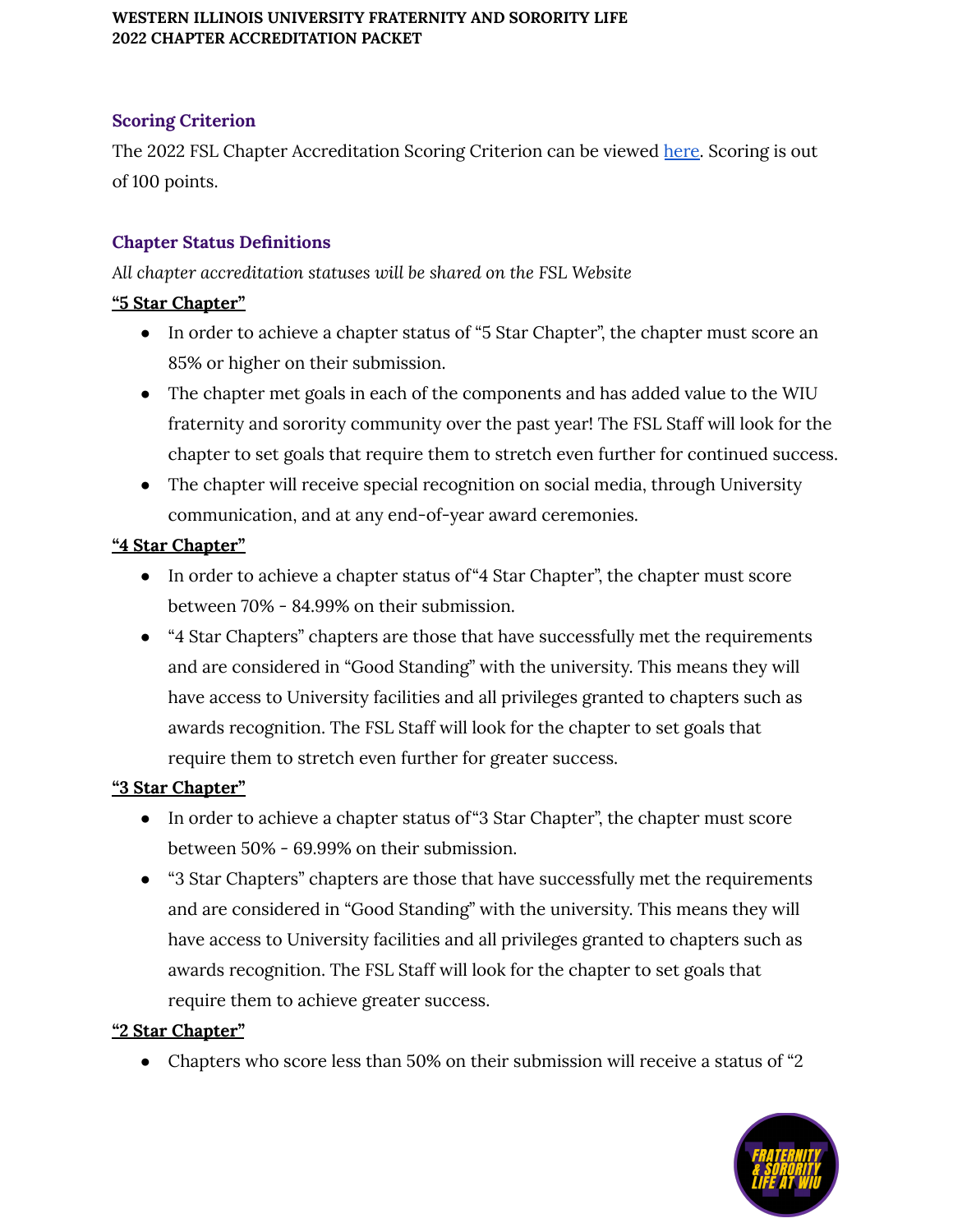Star Chapter"

- "2 Star Chapters " are those that failed to meet the minimum requirements. Those chapters would not be eligible to receive any recognition through FSL awards.
- The committee noted that the chapter had strived to reach its goals but still had some work to do and needed to focus on improving the core areas of operation.
- "2 Star Chapter" status does not reflect the loss of chapter privileges. Instead it reflects a time allocated for growth and achievement within the chapter. Inter/National Organizations will be notified of the local chapter not meeting expectations. A meeting between the president, chapter advisor, and FSL Coordinator will be required to outline a course of action to receive accreditation the following year and the limitations of the chapter.
- A chapter receiving "2 Star Chapter" status for three consecutive years will be under review with the university and an intentional discussion will be had involving advisors, chapter leaders, and Headquarters staff regarding the chapter's relevancy at WIU.

# **"1 Star Chapter"**

- Any organization that fails to complete the Chapter Accreditation process will automatically be a "1 Star Chapter" chapter, regardless of efforts throughout the year.
- In 2022, any chapter that fails to submit a Chapter Accreditation packet is subject to a hearing with the FSL Accountability Board.

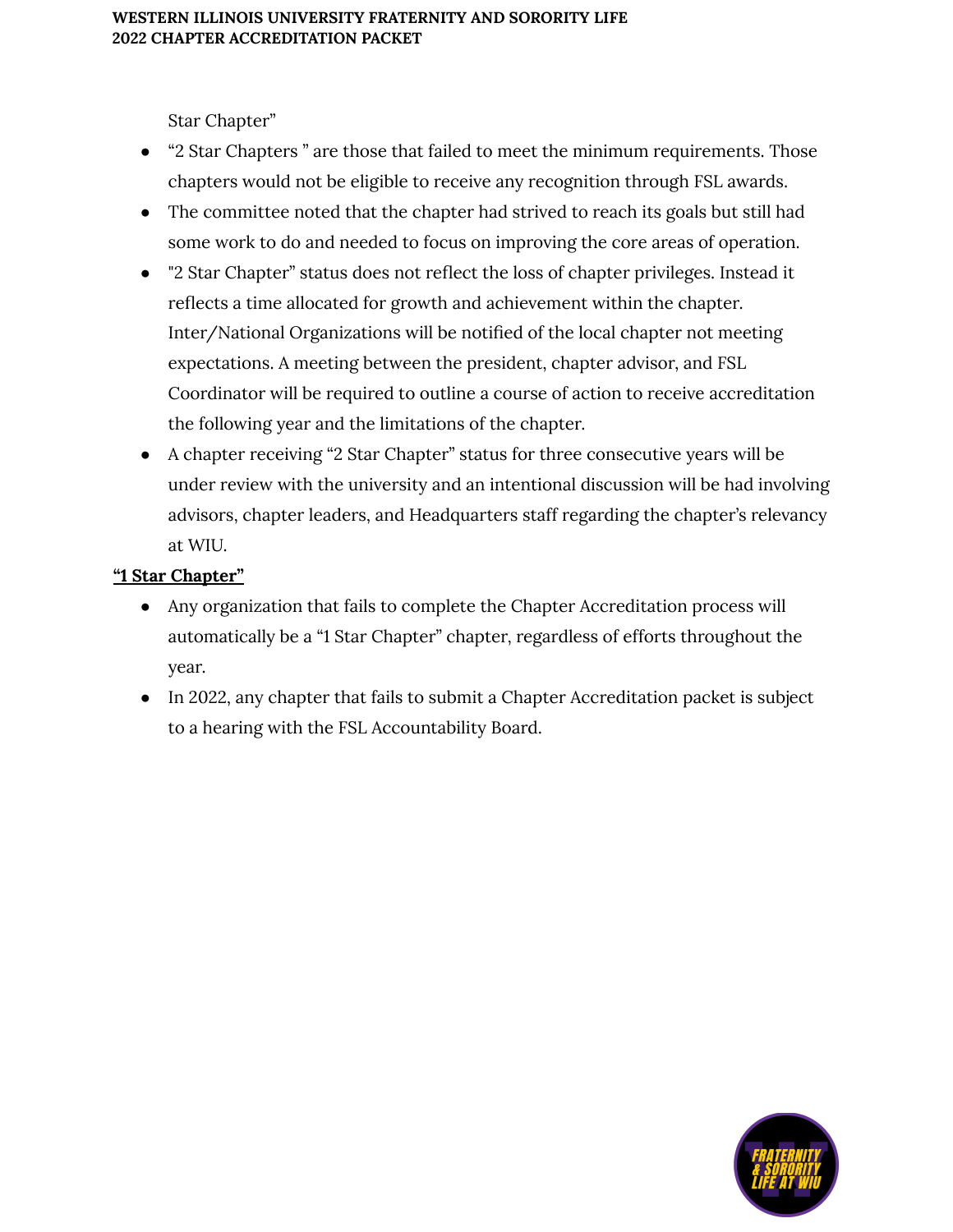# **Accreditation Components**

# Academic Achievement:

### 1. **Scholarship Plan**

- a. Documentation Required Each Semester via Google Folder
- b. A written program outlining the academic plan for the semester. One for Spring 2022 and one for Fall 2022
- c. Submit to the Google drive in the scholarship plan folder. **(Labeled Scholarship Plan 2022)**
	- i. **[Example](https://docs.google.com/document/d/1ddXyPmCj3v8DOsIxrVdU4J6c3O_0z-1f_pyJ8c_Fw-s/edit?usp=sharing) Here**

### Diversity and Inclusion:

### 1. **Diversity & Inclusion Plan**

- a. Documentation Required Each Semester via Google Folder
- b. A written strategic plan of how to create an inclusive chapter. This can include, but not limited to: membership accessibility, accommodations for members and events, education and training, intentional committees, and any bylaw/constitution amendments. **(Labeled Diversity and**

# **Inclusion Plan 2022)**

- i. Include goal and any completion dates for the entire year of 2022
- **ii. [Example](https://docs.google.com/document/d/1LhsE5iAZCKojlwPIHPZcaTkbumvkBTy2EGydAvc79YQ/edit?usp=sharing) Here**

# Leadership Development:

# 1. **Presidential Meetings**

- a. *(No Documentation Needed- Taylor Zeigler tracks Attendance)*
	- i. Chapter Presidents are required to schedule at least three meetings with the FSL Coordinator (Taylor Zeigler) each semester. It should be scheduled at the start of a semester, the middle of the semester, and end of the semester. Presidents should use this time to go over any chapter action plan, challenges they are facing within the chapter, updates, or other information.
- 2. **Required attendance and the following Fraternity and Sorority Life sponsored events:**
	- a. *No Documentation Needed-Attendance and Completion Rate will be tracked*

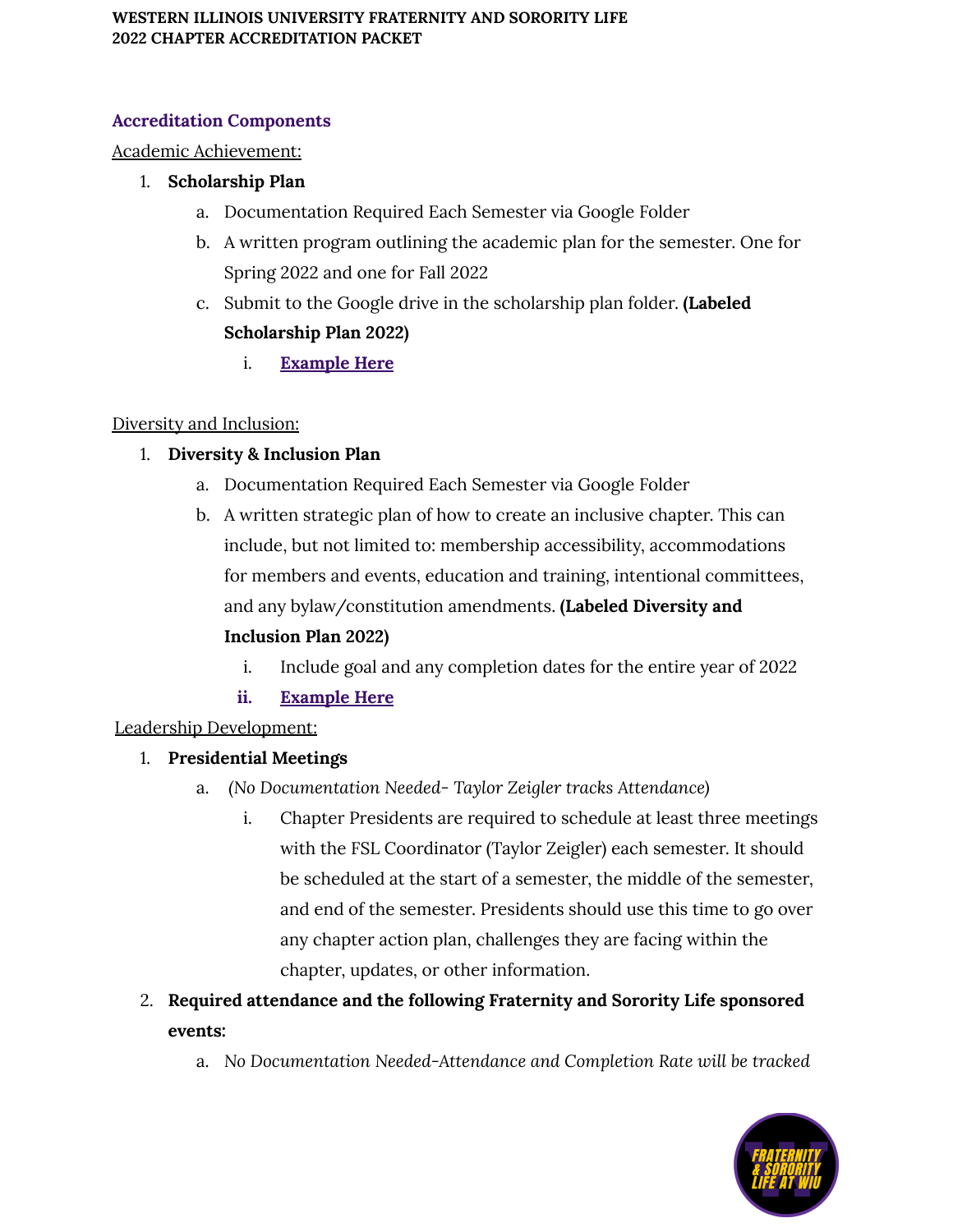- i. Emerging FSL Leadership Retreat *(Fall 2022- 1 chapter member)*
- ii. FSL President's/Leadership Retreat *(Spring 2022- 1 Chapter President)*
- iii. FSL Community meetings (1 chapter leader must be present)

### Membership Development:

- 1. **Required attendance at the following Fraternity and Sorority Life sponsored events:**
	- a. *No Documentation Needed-Attendance and Completion Rate will be tracked*
		- i. FSL Speaker &/or Event (50% of chapter attendance)
			- 1. Both Fall & Spring semesters (2 total)
			- 2. The mandatory event will be announced by the FSL Coordinator
		- ii. Hazing Prevention & Education Module (85% completion)

### Community Impact and Relations:

- 1. **Chapters are required to submit service hours and philanthropic donations**
	- a. *No additional documentation beyond PurplePost submissions*
	- b. Chapters must submit to the form each semester for both community service hours completed by members and fundraising/philanthropy events.

### Chapter Operations:

It is imperative that chapters work to create communication lines throughout the semester. These are basic expectations for all student organizations in addition to Fraternities and Sororities.

# 1. **The chapter is up to date on university and council financial obligations**

a. No Documentation Needed

# 2. **Roster updates each semester**

- a. No additional documentation is needed outside of PurplePost
- b. Each semester, chapters must maintain and update their roster using the form on PurplePost. It is imperative that these rosters accurately reflect the current state of the chapter

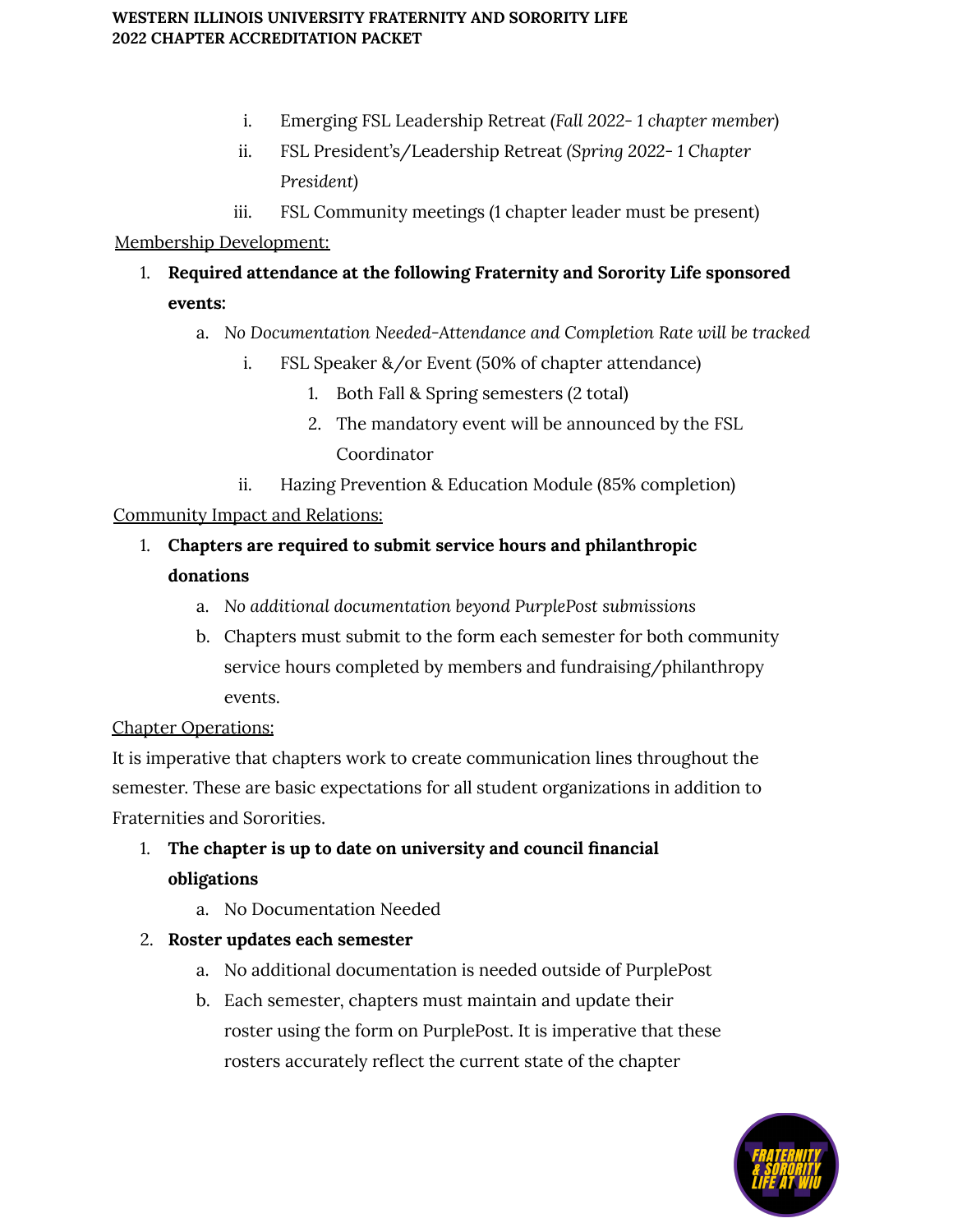within 24 hours of any changes. This could be due to the termination of membership or the addition of new members. Dates are recorded and will be the only way for staff to know how to make changes.

### 3. **Officer Update**

- a. No Documentation Needed beyond updates by uploading to PurplePost
- b. If there are changes made within chapters to leadership, it is the chapter's responsibility to make the correction (within 2 business days).

# 4. **Provide Chapter Action Plan**

- a. Documentation Required Each Semester via Google Folder
- b. Chapters should submit a detailed plan including lists of goals and expectations for each semester. This will be used during the presidential meetings to ensure that each chapter is supported to reach their goals.
- c. One for Spring 2022 and one for Fall 2022
	- **i. [Example](https://docs.google.com/document/d/1AlN-vtpdIYAHu8Te5hsP4v0r3wkLUFR_OjQuPn6u0fs/edit?usp=sharing) Here**
- d. **Labeled Chapter Action Plan 2022**

### Wellness and Safety:

# 1. **Health, Wellness, and Safety Presentation each semester for all members**

- a. Documentation Required Each Semester via Google Folder
- b. The presentation includes information about University and organizational policy & procedures and available wellness resources to members
- c. Documentation would include the presentation and/or highlighted meeting minutes. Include a roster of attendees.
- d. **Labeled Health/Safety Presentation 2022**
- 2. **The chapter does not have any outstanding violations or sanctions of FSL or University policies**
	- a. No Documentation Needed
		- i. Will be verified with Fraternity & Sorority Life Accountability Board and Student Rights & Responsibilities

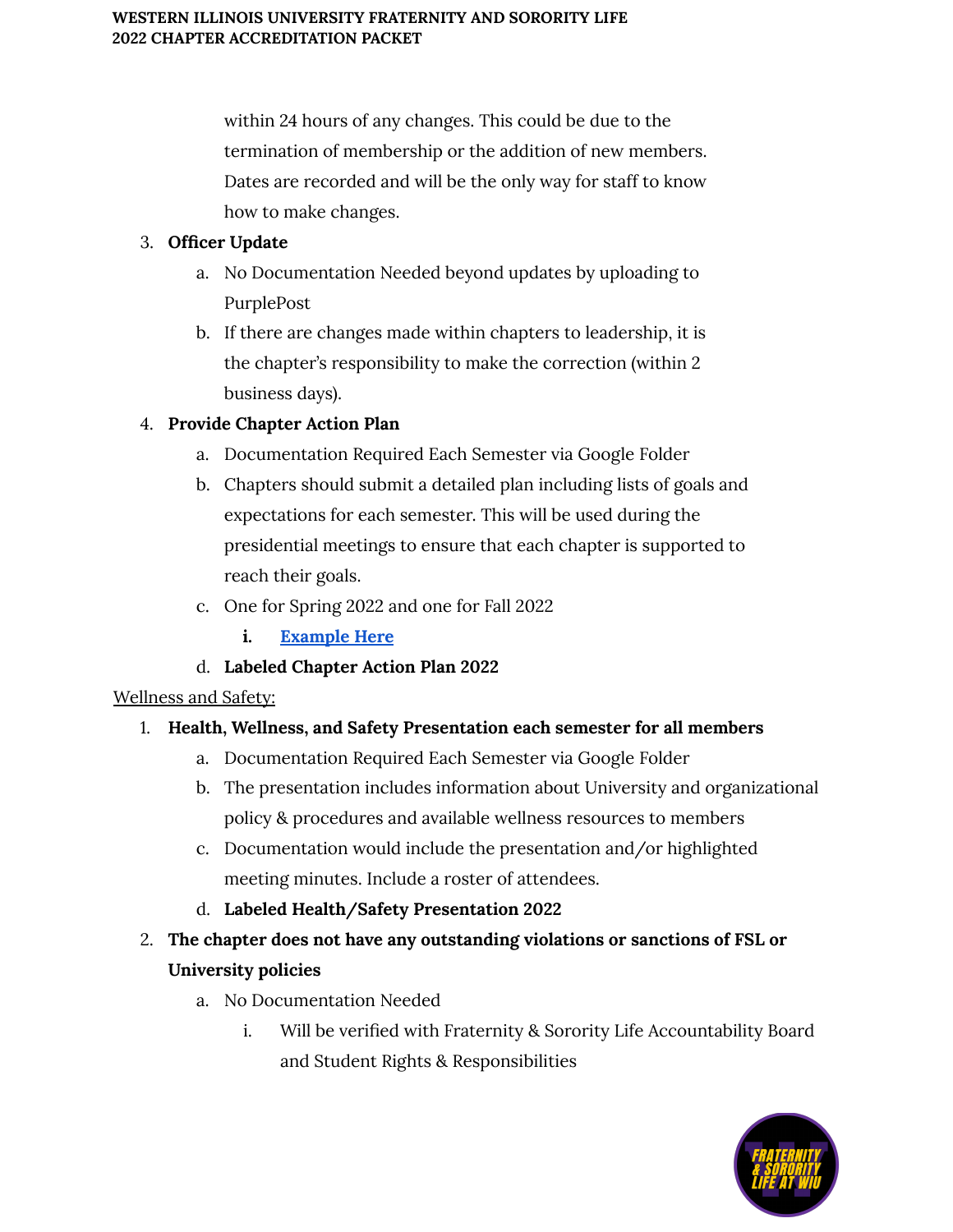### **3. Provide Crisis & Risk Management Plan**

- a. Documentation Required Each Semester via Google Folder
- b. Chapters should file their Crisis and Risk Management Plan each semester. Any changes that are made from one semester to another should be noted for reference. This should include local and inter/national policies and plans. This should also include how the local chapter handles communication with the university and the national organization.
- c. **Labeled Crisis & Risk Management Plan 2022**

### **Bonus Programming for Accreditation**

- 1. Points will be allocated based on the percentage number of members who attended the approved program.
	- a. **Chapter Attendance % at event**
		- i.  $100 85\% = 5$  points
		- ii.  $84.99 70\% = 4 \text{ points}$
		- iii. 69.99 55% = 3 points
		- iv.  $54.99 40\% = 2$  point
		- v.  $39.99 25\% = 1$  point
- 2. An approved program must represent FSL core values/learning outcomes
	- a. Chapters must submit bonus programs to the FSL Coordinator for "bonus point" approval.
- 3. Chapter President must email Taylor Zeigler for the event to be approved as
- 4. Attendance is tracked when members sign in through PurplePost at the event or a participant list is recorded (ie. Screenshot on Zoom)

# **a. Attendance must be verified & uploaded to the chapter's Google Drive folder for bonus points**

- 5. Utilize campus, community, & National resources
- 6. Chapters can receive a maximum of 25 points total (1 event per category at 5 points each)